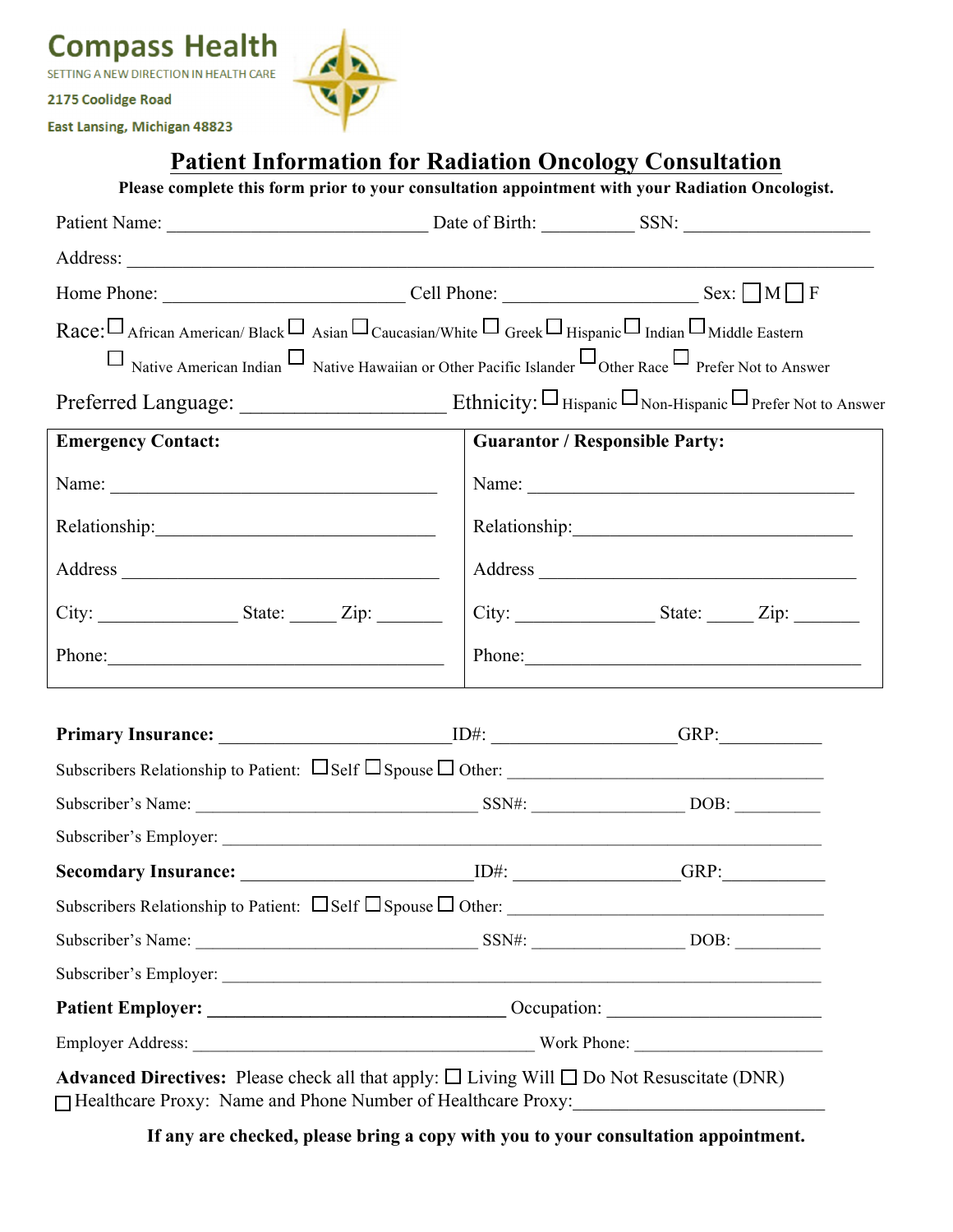

## **Provider / Care Team Information**

| Patient Name: 1988                                                                                                                                                                                                                             | Date of Birth:                                                                                                  |
|------------------------------------------------------------------------------------------------------------------------------------------------------------------------------------------------------------------------------------------------|-----------------------------------------------------------------------------------------------------------------|
|                                                                                                                                                                                                                                                |                                                                                                                 |
|                                                                                                                                                                                                                                                |                                                                                                                 |
|                                                                                                                                                                                                                                                | <u> 1989 - Johann Stoff, amerikansk politiker (d. 1989)</u>                                                     |
|                                                                                                                                                                                                                                                | Primary Physician: 1988 and 2008 and 2008 and 2008 and 2008 and 2008 and 2008 and 2008 and 2008 and 2008 and 20 |
|                                                                                                                                                                                                                                                |                                                                                                                 |
|                                                                                                                                                                                                                                                | Phone: $\overline{\phantom{a}}$ Fax: $\overline{\phantom{a}}$                                                   |
|                                                                                                                                                                                                                                                |                                                                                                                 |
|                                                                                                                                                                                                                                                |                                                                                                                 |
|                                                                                                                                                                                                                                                | Fax: $\qquad \qquad$                                                                                            |
| Surgeon:                                                                                                                                                                                                                                       |                                                                                                                 |
|                                                                                                                                                                                                                                                |                                                                                                                 |
| Phone:<br><u> 1989 - Johann Harry Harry Harry Harry Harry Harry Harry Harry Harry Harry Harry Harry Harry Harry Harry Harry Harry Harry Harry Harry Harry Harry Harry Harry Harry Harry Harry Harry Harry Harry Harry Harry Harry Harry Ha</u> |                                                                                                                 |
|                                                                                                                                                                                                                                                |                                                                                                                 |

How did you hear about us?  $\Box$  Physician  $\Box$  Family  $\Box$  Friend  $\Box$  Website  $\Box$  Advertisement  $\Box$  Other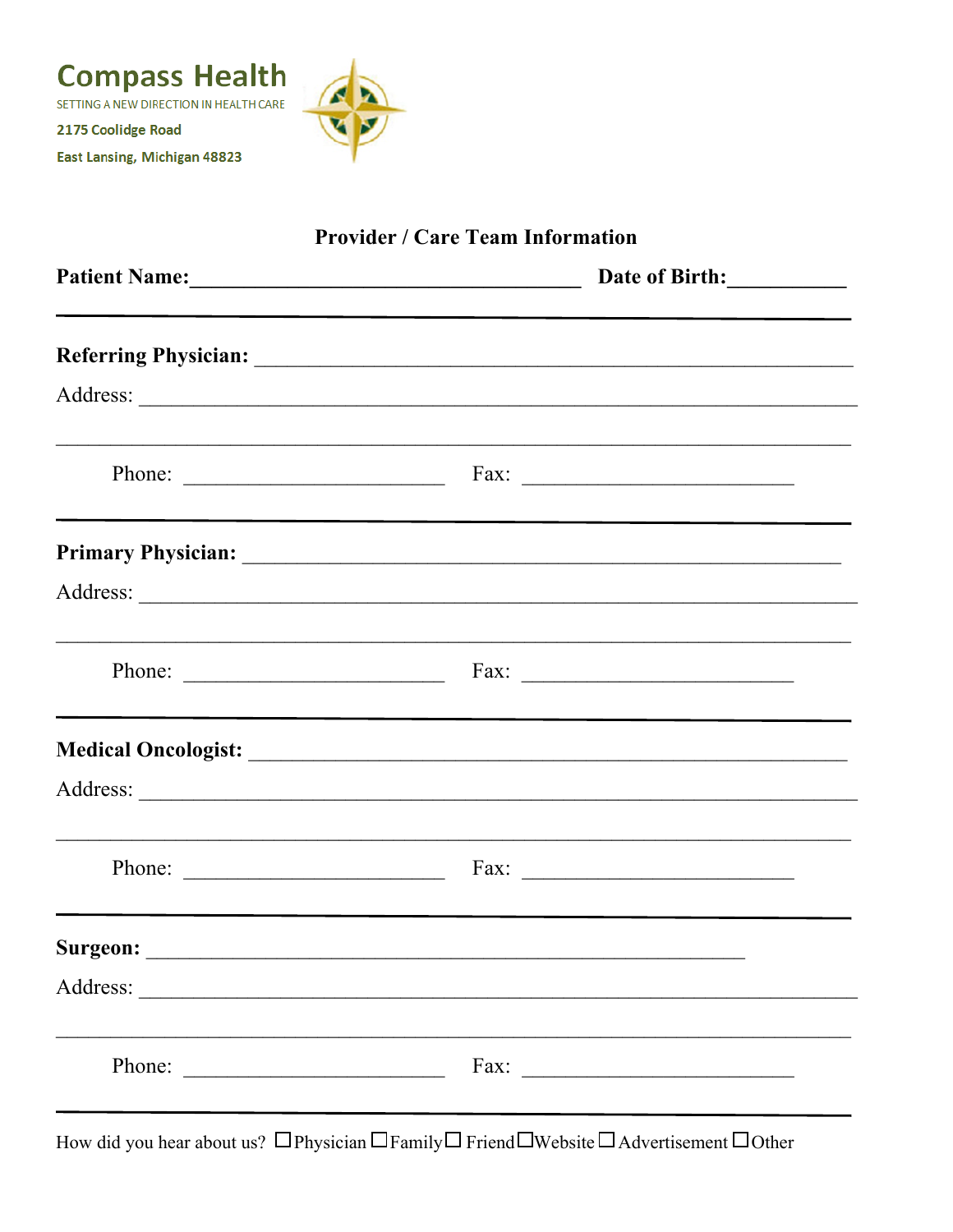

### **Financial Responsibility Agreement**

I understand and agree that I will be financially responsible for any and all charges for services not paid by my insurance for my visit(s) to Compass Healthcare, PLC. This includes medical services and visits, preventative exams and physicals, lab testing, x-ray, EKG, and any other screening service or diagnostic testing ordered by the physician's staff.

I understand and agree it is my responsibility and not the responsibility of the physician or clinic to know if my insurance will pay for my medical service or visit, preventative exam or physical, lab testing, x-ray, EKG, or any other screening service or diagnostic testing ordered by the physician or the physician's staff.

I understand and agree it is my responsibility to know if my insurance has any deductible, co-payment, coinsurance, out-of-network amount, usual and customary limit, or any other type of benefit limitation for the services I receive, and I agree to make payment in full.

I understand and agree it is my responsibility to know if the physician or provider I am seeing is a contracted / in-network provider recognized by my insurance company or plan. If the physician or provider I am seeing is not recognized by my insurance company or plan, it may result in claims being denied or a higher out of pocket expense to me. I agree to be financially responsible and make payment in full.

I understand and agree it is my responsibility to know if my Primary Care Physician (PCP) of choice has been processed by my insurance company or plan and if a referral is necessary from my PCP. If I have requested a PCP change that has not processed by my insurance company, it may result in claims being denied, and I agree to be financially responsible and make payment in full.

Patient/Guarantor Signature Today's Date

Patient/Guarantor Printed Name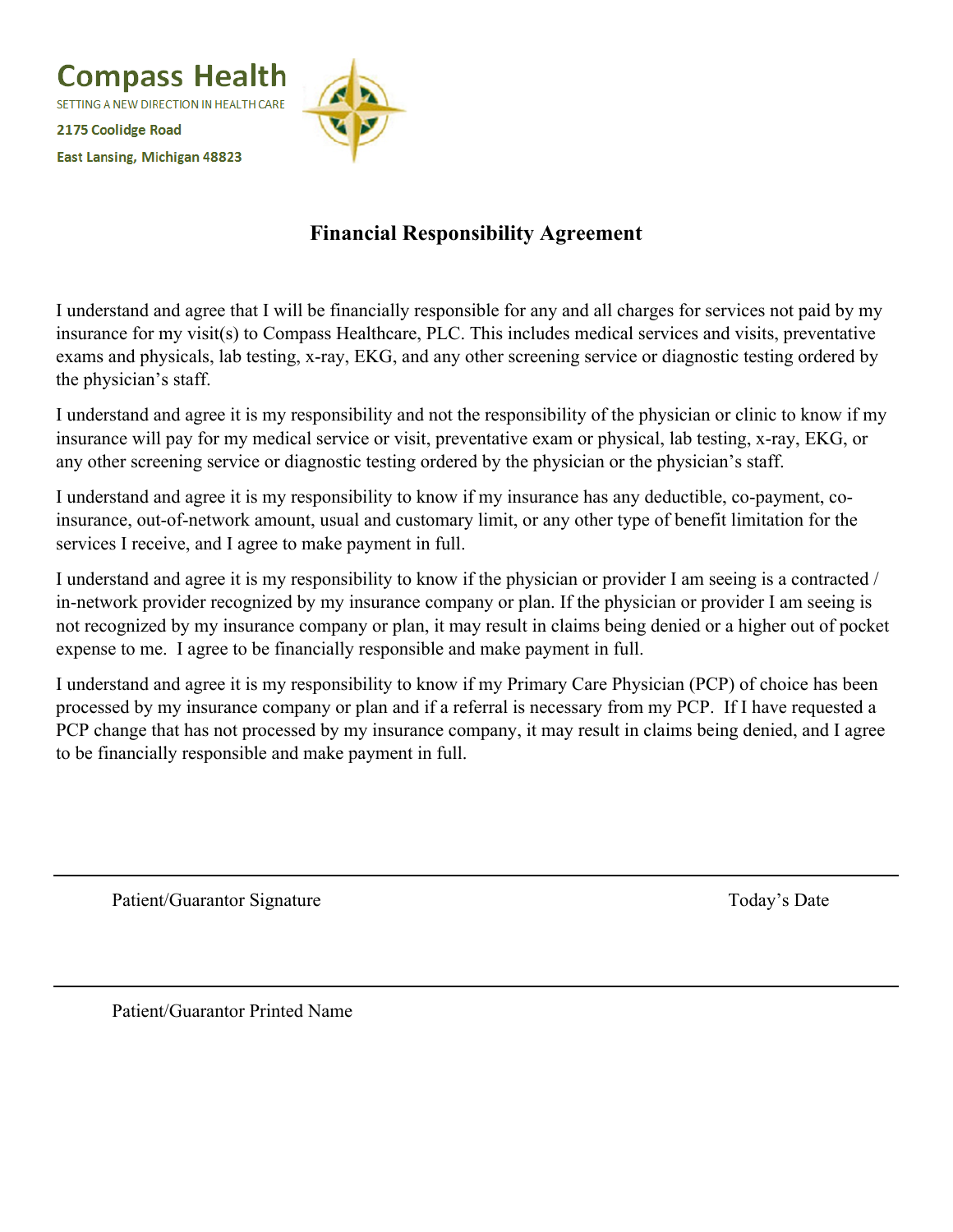

## **Patient Disclosures & Consents**

#### **Assignment of Insurance Benefits**

I hereby authorize direct payment of my insurance benefits to Compass Healthcare, PLC or the physician individually for the services rendered to my authorized dependents or me. I understand and agree that I will be responsible for any co-pay or balance due that Compass Healthcare, PLC is unable to collect from my insurance carrier. Initial:

#### **Medicare/Medicaid/Champus Benefits**

I certify that the information I have given by applying for payment under these programs is correct. I authorize the release of any of my records that these programs may request. I hereby direct that payment of y authorized benefits be made directly to Compass Healthcare, PLC. Initial:

#### **Authorization to Release Non-Public Information**

I hereby authorize Compass Healthcare, PLC or the physician to release medical or incidental, non-public, personal information that may be necessary for medical evaluation, treatment, consultation, or processing of insurance benefits. Initial:

#### **Lab/X-Ray/Diagnostic Services**

I understand that I may receive *a separate bill* from an entity (other than Compass Healthcare, PLC) if my medical care includes labs, x-rays, or other diagnostic services. I further understand that I am financially responsible for any co-pay or balance due for these services if they are not reimbursed by my insurance.

Initial:

*I hereby consent to evaluation, testing, and treatment as directed by my physician, and affirm that I have read and agree with all disclosures on this form.*

Patient/Guarantor Signature Today's Date

Patient Printed Name